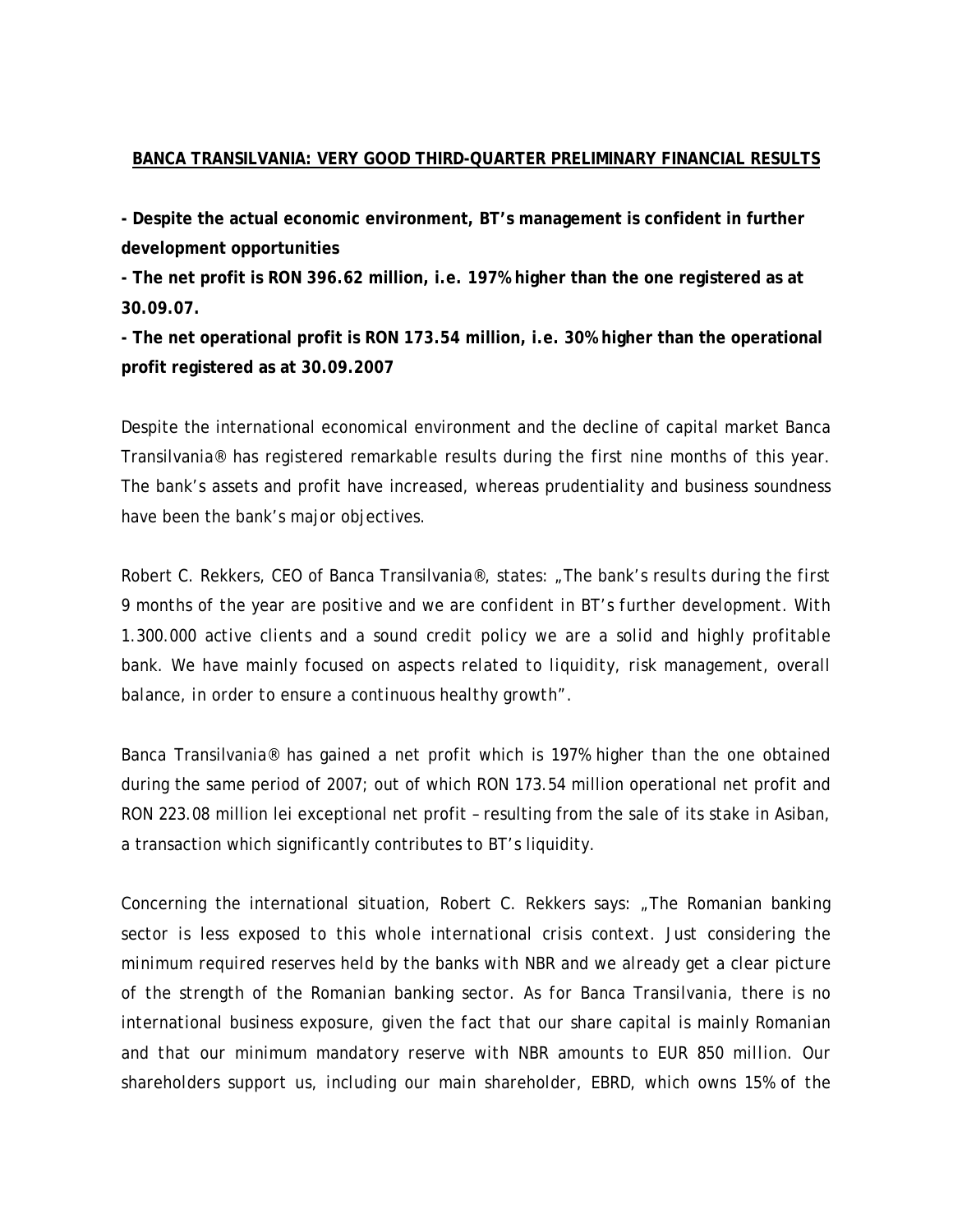*share capital and which has permanently assisted us throughout this year with capital and financing programs. As our bank enjoys a consolidated position we shall carefully address any opportunities which may occur within the present situation and which may add value to our institution".* 

## **Financial results**

The balance-sheet figure, end of September 2008, has reached RON 16,469 million, 18.69% higher as compared to December 31, 2007, when its value amounted to RON 13,876 million that is 85% of the 2008 total assets target.

| <b>Balance Sheet</b>                | 12 months<br>2007,<br>million RON | 30.09.2008<br>million RON | Increase at 9<br>months |
|-------------------------------------|-----------------------------------|---------------------------|-------------------------|
| <b>Placements with clients</b>      | 8.677                             | 11.551                    | 1.33                    |
| Cash and equivalent                 | 4.177                             | 3.694                     | 0.88                    |
| Banking investments - securities    | 578                               | 682                       | 1.18                    |
| Fixed assets and equity investments | 434                               | 500                       | 1.15                    |
| Other assets                        | 10                                | 42                        | 4.20                    |
| <b>Total assets</b>                 | 13.876                            | 16.469                    | 1.19                    |
| Equity                              | 1.210                             | 1.720                     | 1.42                    |
| Subordinated Ioan                   | 275                               | 289                       | 1.05                    |
| Deposits from customers             | 10.358                            | 12.336                    | 1.19                    |
| Long-term borrowings                | 904                               | 828                       | 0.92                    |
| Deposits from banks                 | 738                               | 767                       | 1.04                    |
| Other liabilities                   | 391                               | 529                       | 1.35                    |
| <b>Total liabilities</b>            | 13.876                            | 16.469                    | 1.19                    |

**The financial results** demonstrate a sound balance-sheet structure, so that the capital adequacy ratio is above 12%, whereas the loan/deposit ratio is 0.93, proving a strong funding base.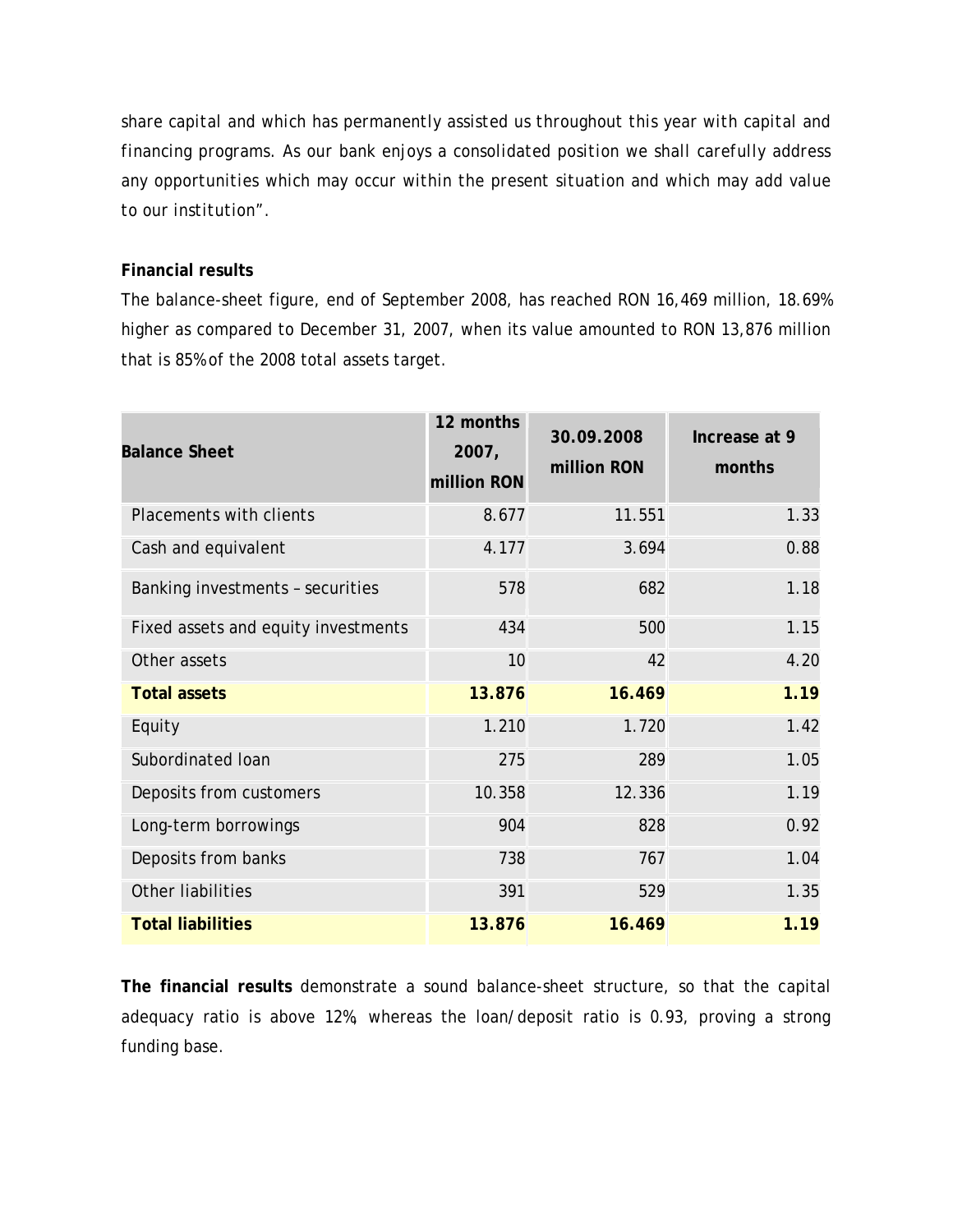Additionally, the assets structure is well established and balanced, with T-bills of RON 550 million, i.e. 87% out of the total securities are in fixed-income bonds.

| Profit and loss account<br>(RON million) | 30.09.2007 | 30.09.2008 | Yearly increase |
|------------------------------------------|------------|------------|-----------------|
| Total net income                         | 602.68     | 1,027.41   | 1.70            |
| Total expenses                           | 446.87     | 557.56     | 1.25            |
| Gross profit, out of which:              | 155.81     | 469.85     | 3.02            |
| - exceptional gross profit Asiban        |            | 265.57     |                 |
| - operational gross profit               | 155.81     | 204.28     | 1.31            |
| Net profit, out of which:                | 133.51     | 396.62     | 2.97            |
| - exceptional net profit Asiban          |            | 223.08     |                 |
| - operational net profit                 | 133.51     | 173.54     | 1.30            |

**More products, more banking units:** BT has further developed its offer this year; it has launched new client-oriented products and services, for all 4 BT business lines: Retail, SME, Corporate and Medical Division. In terms of network, Banca Transilvania® has opened 66 new banking units during the first 9 months of this year, ending this period with 521 locations. As a rule, a new banking unit reaches the break-even point after approximately one year of activity.

**The new face value, of RON 1 for the bank's shares:** The Extraordinary General Shareholders' Meeting of September 1, 2008, decided to change the face value of one BT share from RON 0.1 lei / share to RON 1 / share by consolidating the share number. According to Law no. 31/90, the procedures that need to be followed are: a 15-day legal term to file an appeal by the shareholders as of the date on which it has been published in The Official Gazette of Romania and 30 days for other interested persons, respectively. This legal term is due on October 19, 2008, and if no appeals are filed by that date, the bank moves to registering the amendment of the Articles of Incorporation with the Trade